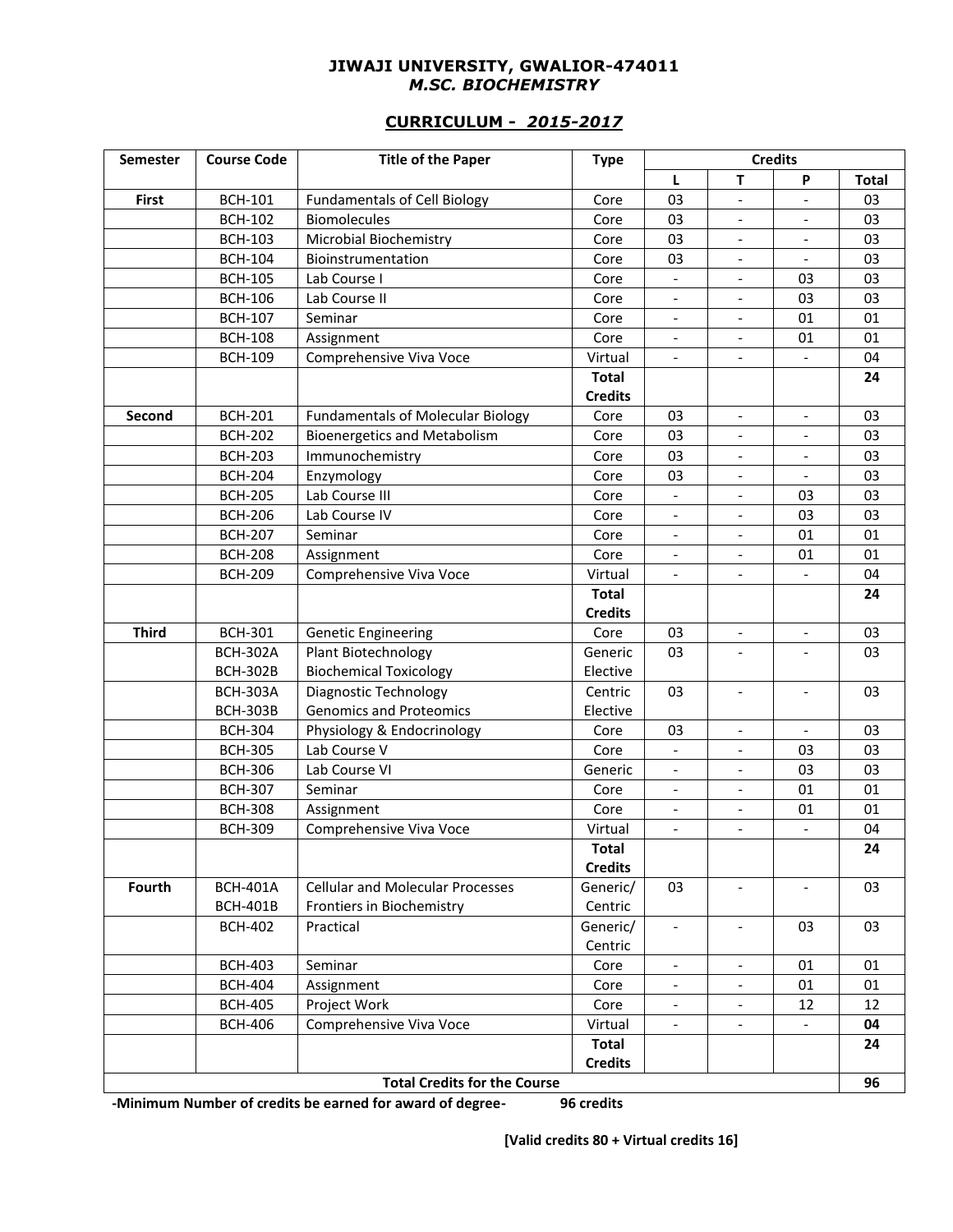## **101: Fundamentals of Cell Biology**

## **UNIT I**

- 1. Cellular and Chemical Foundations of Life
- 2. Prokaryotic and Eukaryotic Cells: Comparative Study; Cells as Experimental Models
- 3. Cell Membrane: Physicochemical Properties; Molecular Organization asymmetrical organization of lipids, proteins and carbohydrates; and Functions
- 4. Molecular Models and Biogenesis of Cell Membrane

### **UNIT II**

- 1. Transport of Small Molecules Across Cell Membranes: Types and Mechanism
- 2. Active Transport by ATP-Powered Pumps: Types, properties and mechanisms
- 3. Transport of proteins into mitochondria and chloroplast
- 4. Transport of proteins into and out of nucleus

#### **UNIT III**

- 1. Transport of proteins into endoplasmic reticulum
- 2. Processing of Proteins in Endoplasmic Reticulum and Golgi Apparatus
- 3. Transport by vesicle formation: Endocytosis and Exocytosis
- 4. Molecular Mechanism of vesicular transport

#### **UNIT IV**

- 1. Intracellular Digestion: Ultra structure and Functions of Lysosomes
- 2. Peroxisomes: Ultra structure, Functions and Biogenesis
- 3. Cell Motility and Shape I: Structure and Functions of Microfilaments
- 4. Cell Motility and Shape II: Structure and Functions of Microtubules and Intermediate Filaments

### **UNIT V**

- 1. Intracellular communication through cell junctions: Molecular structure, organization and functions of Occluding Junctions, Anchoring Junctions and Communicating Junctions
- 2. Molecular Mechanism of Cell-Cell Adhesion: Ca<sup>++</sup> dependent and Ca<sup>++</sup> independent cell-cell adhesion
- 3. Extra-cellular Matrix of Animals: Molecular Composition, Organization and Functions
- 4. Extra-cellular Matrix Receptors on Animal Cells: Molecular Structure, Types and Distribution of Integrins

- 1. Sub cellular fractionation
- 2. Chromosome Preparation: Mitosis Onion root tip, rat/mouse cornea, rat/mouse bone marrow, human lymphocytes
- 3. Chromosome Preparation: Meiosis Rat/mouse testis, Grasshopper testis
- 4. Polytene chromosome preparation from Drosophila salivary gland
- 5. Identification of tissue typing: Histological preparation of tissue
- 6. Identification of different biomolecules in different tissues by histochemical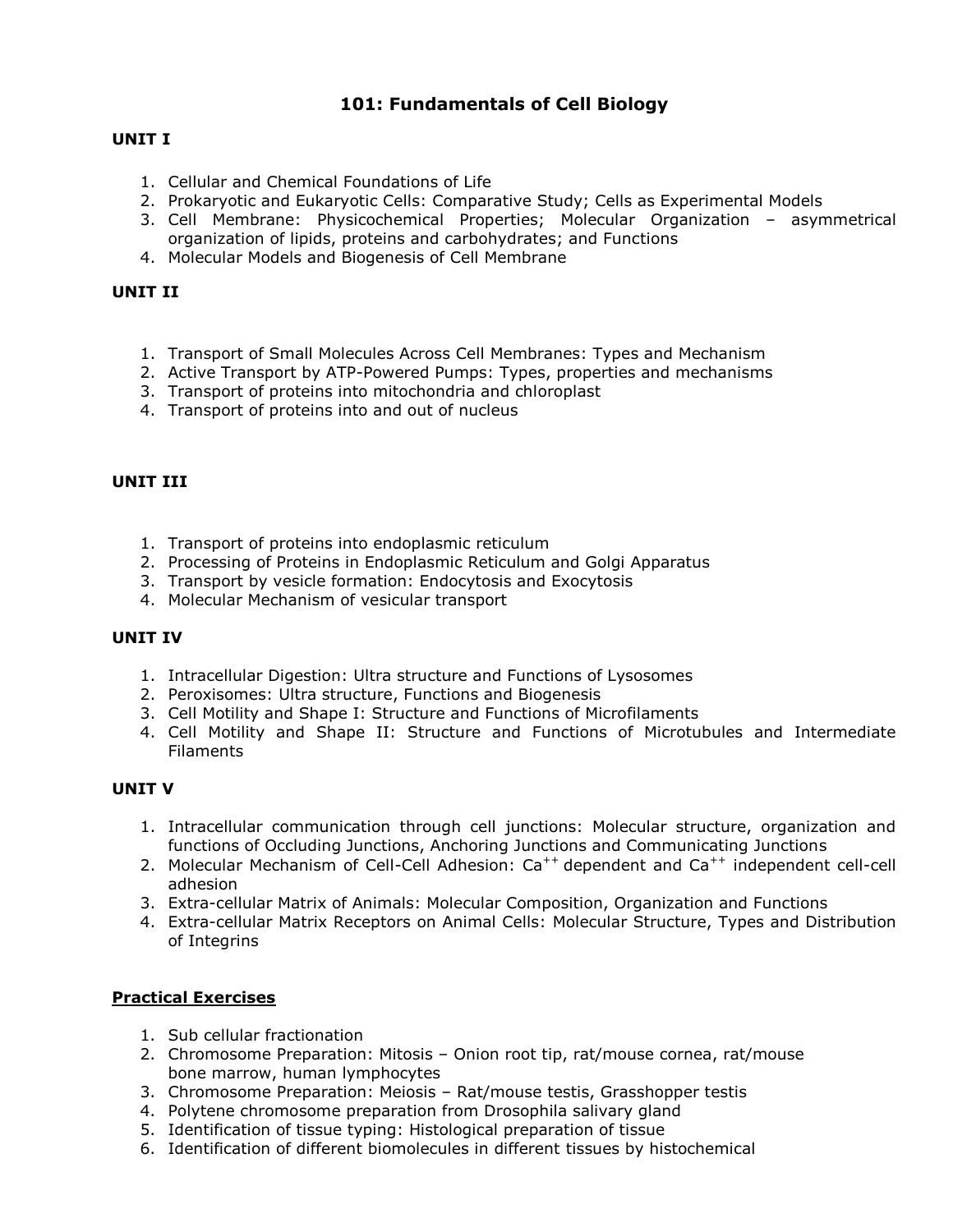techniques

7. Electron microscopy: Demonstration and good photographs for interpretation. **Reference Books**

- 1. Molecular Biology of the Cell, Alberts, *et al*
- 2. Molecular Cell Biology, Lodish, et al
- 3. Working with Molecular Cell Biology: A study Companion, Storrie *et al*
- 4. Cell and Molecular Biology: Concepts and Experiments, Gerald Karp
- 5. The Cell: A Molecular Approach, G.M. Cooper
- 6. The Word of the Cell, Becker *et al*
- 7. Cell Proliferation and Apoptosis, Hughes and Mehnet
- 8. Essential Cell Biology, Alberts *et al*
- 9. Biochemistry and Molecular Biology of Plants, Buchanan *et al*
- 10. Harpers Biochemistry Murray *et al*

*Note:* All text books are of latest editions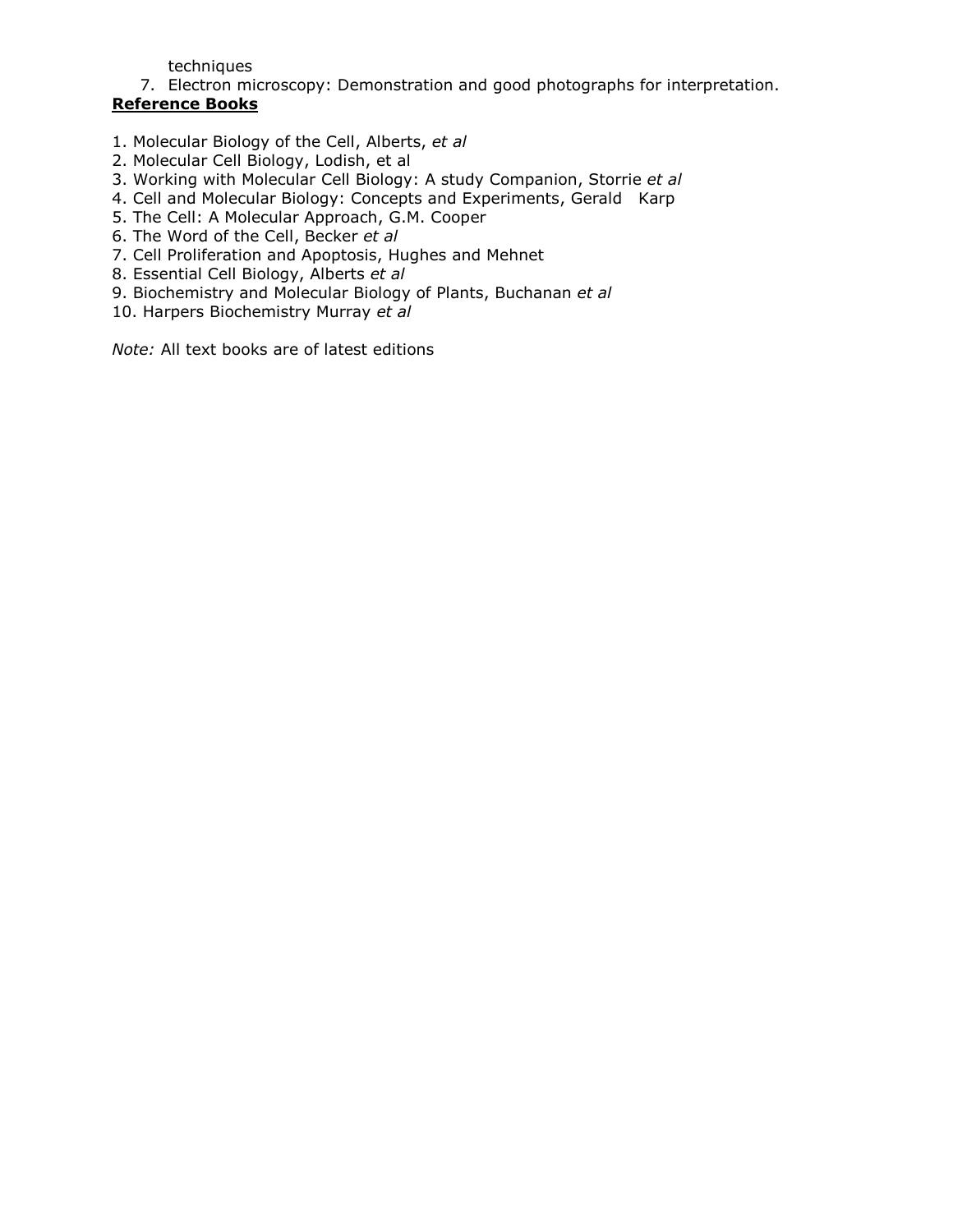# **102: BIOMOLECULES**

## **UNIT I**

- Carbohydrates : Structure, classification, properties and functions
- Home and heterpolysaccharides : carbohydrate derivatives
- Lipids : Classification, structure, properties and functions
- Lipids with special biological functions

### **UNIT II**

- Amino acids : Structure, classification, abbreviations, properties and functions
- Peptides and polypeptides
- Synthesis of peptides and protein sequencing
- Proteins : Properties, covalent structure, secondary, tertiary and quaternary structure

### **UNIT III**

- Enzymes : Classification, mechanism of action, allosteric enzymes,multienzyme complex
- Enzyme kinetics : Basic concepts
- 3. Water soluble vitamins : Structure, distribution, interaction and biological functions (mechanism of action not included)
- 4. Fat soluble vitamins : Structure, distribution and functions

### **UNIT III**

- Nucleotides : Structure of purine and pyrimdine bases, nucleosides, nucleotides
- DNA : Structure and Conformation
- DNA : denaturation, degradation, modification, repair, recombination and rearrangement
- RNA : Structure, types and functions

## **UNIT V**

- Animal hormones : Structure and biological roles
- Plant hormones : Structure and biological functions
- Plant phenolics: Classification and functions
- Alkaloids : Classification and functions

#### **Practical Exercises**

- Titration of amino acids
- Colorimetric determination of pKa
- Model building using space filling/ ball and stuck models
- Reaction of amino acids, sugars and lipids
- Quantitation of proteins and sugars
- Analysis of oils : iodine number, saponification value, acid number

#### **Reference Books**

- Principles of Biochemistry by Nelson, Cox and Lehninger
- Biochemistry by G.Zubay
- Biochemistry by Stryer
- Biochemistry by Garrett and Grisham
- Biochemical Calculations, Irwin H. Seigel, John Wiley and Sons Inc.
- Biochemistry, DVoet and JG. Voet , J Wiley and Sons.
- Biochemistry, D Freifilder, W.H. Freeman & Company.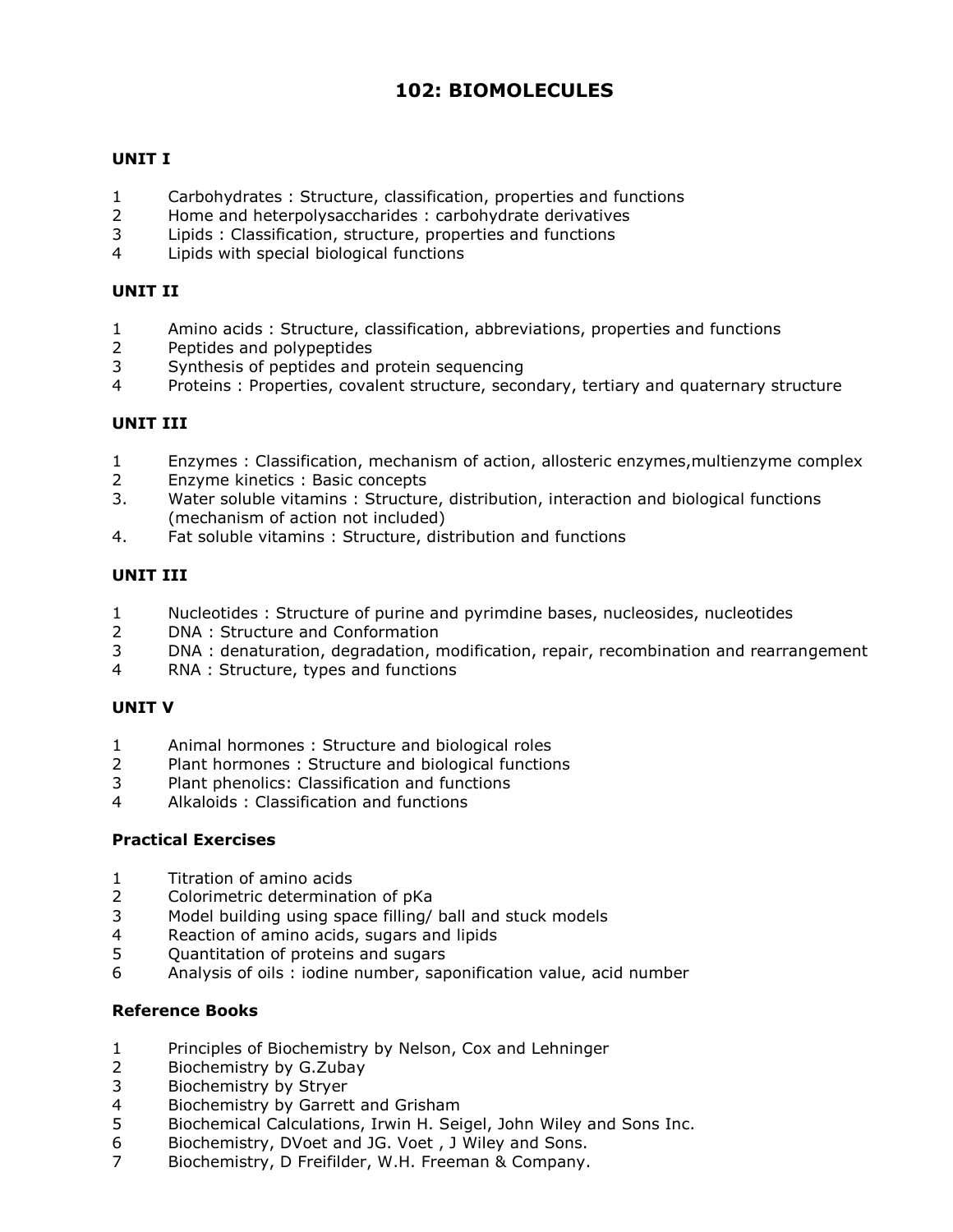- 8 Laboratory Techniques in Biochemistry and molecular Biology, Work and Work
- 9 A Biologist's guide to Principles and Techniques of Practical Biochemistry, Wilson & Goulding, ELBS Edition.

*Note*: All texts are of latest editions.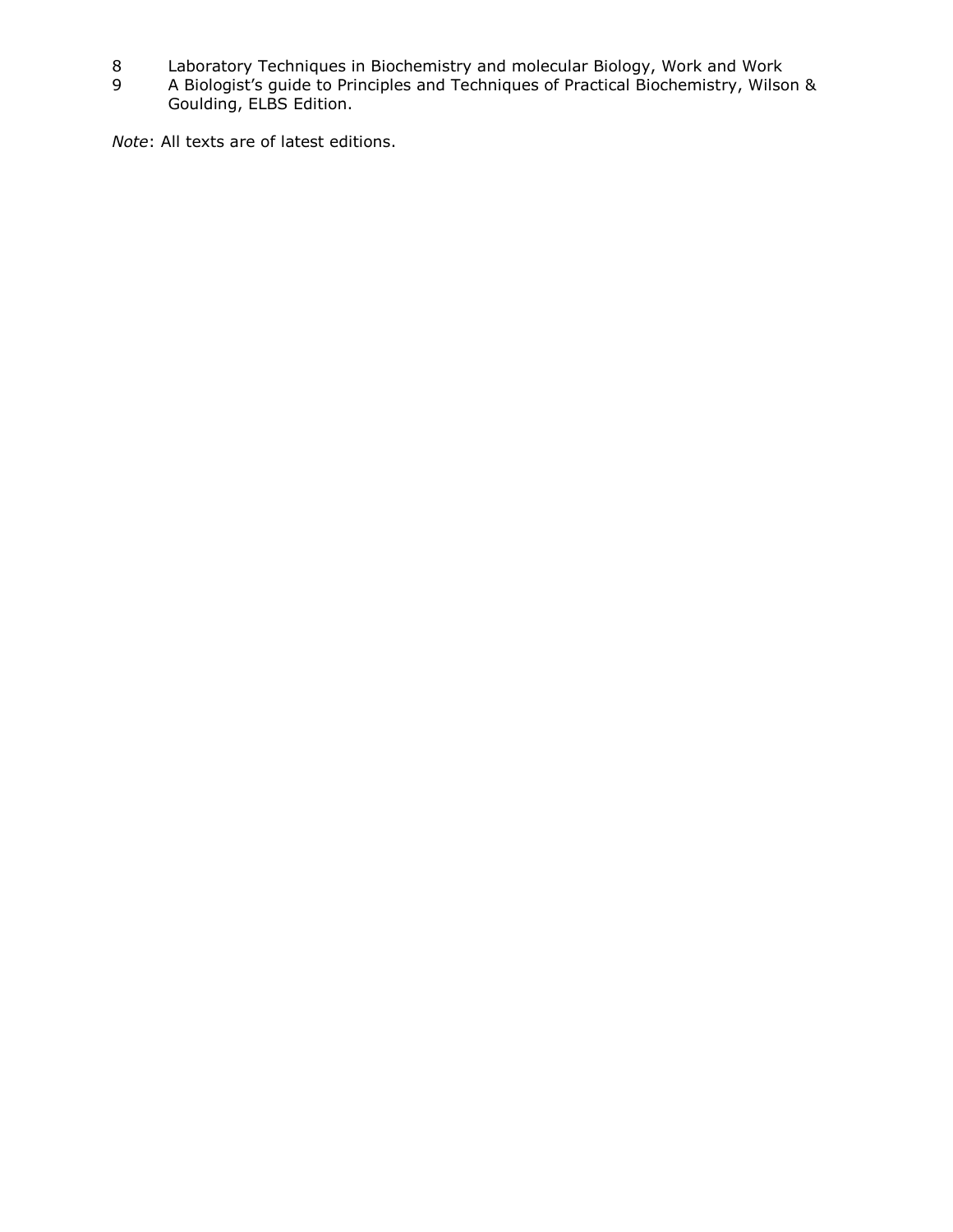# **103: MICROBIAL BIOCHEMISTRY**

## **UNIT I**

- 1 Classification of Microorganisms: Basis of microbial classification, Haekel three kingdom, Whittaker's five kingdom concept.
- 2 Morphology and fine structure of eubacteria and archeobacteria cell wall, cytoplasmic membrane and other organelles.
- 3 Pure culture techniques and preservation methods.
- 4 Preparation of Culture media, microbial staining.

### **UNIT II**

- 1 Sterilization: Physical and chemical methods
- 2 Microbial Growth: Bacterial growth curve, Mathematical expression, measurement of Growth and factors affecting growth
- 3. Microbial Nutrition: Nutritional classification of Microorganisms, common nutritional requirements, mode of nutrition, transport of nutrients across the bacterial membrane
- 4. Oxygen toxicity: Study of catalase, peroxidase, superoxide dismutase, mechanism of oxygen toxicity.

## **UNIT III**

- 1 Virus: Types, Isolation, cultivation, identification and viral replication.
- 2 Structure and morphology of Bacteriophage, Lytic and lysogenic cycle.
- 3 Life cycle of DNA Viruses: SV 40, RNA Viruses: Retroviruses
- 4 Cynobacteria : General account and their importance

#### **UNIT IV**

- 1 Infection and disease, types of Infection, Mechanism of pathogenicity
- 2 Bacterial Diseases: Staphylococcal and Clostridial food poisoning, Salmonellosis Shigellosis
- 3 Fungal diseases: Histoplasmosis , Aspergillosis
- 4 Viral diseases: Chicken pox, Hepatitis B, and Poliomyelitis

#### **UNIT V**

- 1 Mycoplasmas and diseases caused by them
- 2. Bacterial Recombination: Transformation, Conjugation, Transduction, Plasmids andtransposons
- 3. Chemotherapeutic agents: Classification of antibiotics, Broad spectrum antibiotics, Antibiotics from prokaryotes
- 4. Anti-fungal and antiviral antibiotics, mode of action of antibiotics and resistance toantibiotics

- 1 Preparation of liquid and solid media for growth of microorganisms.
- 2. Isolation and maintenance of organisms by plating, streaking and serial dilution methods. Slants and stab cultures. Storage of microorganisms
- 3. Isolation of pure cultures from soil and water.
- 4. Growth; Growth curve; Measurement of bacteria population by turbidometry and serial dilution methods. Effect of temperature, pH and carbon and nitrogen sources on growth.
- 5. Microscopic examination of bacteria, Yeast and molds and study of organisms by Gram stain, Acid fast stain and staining for spores.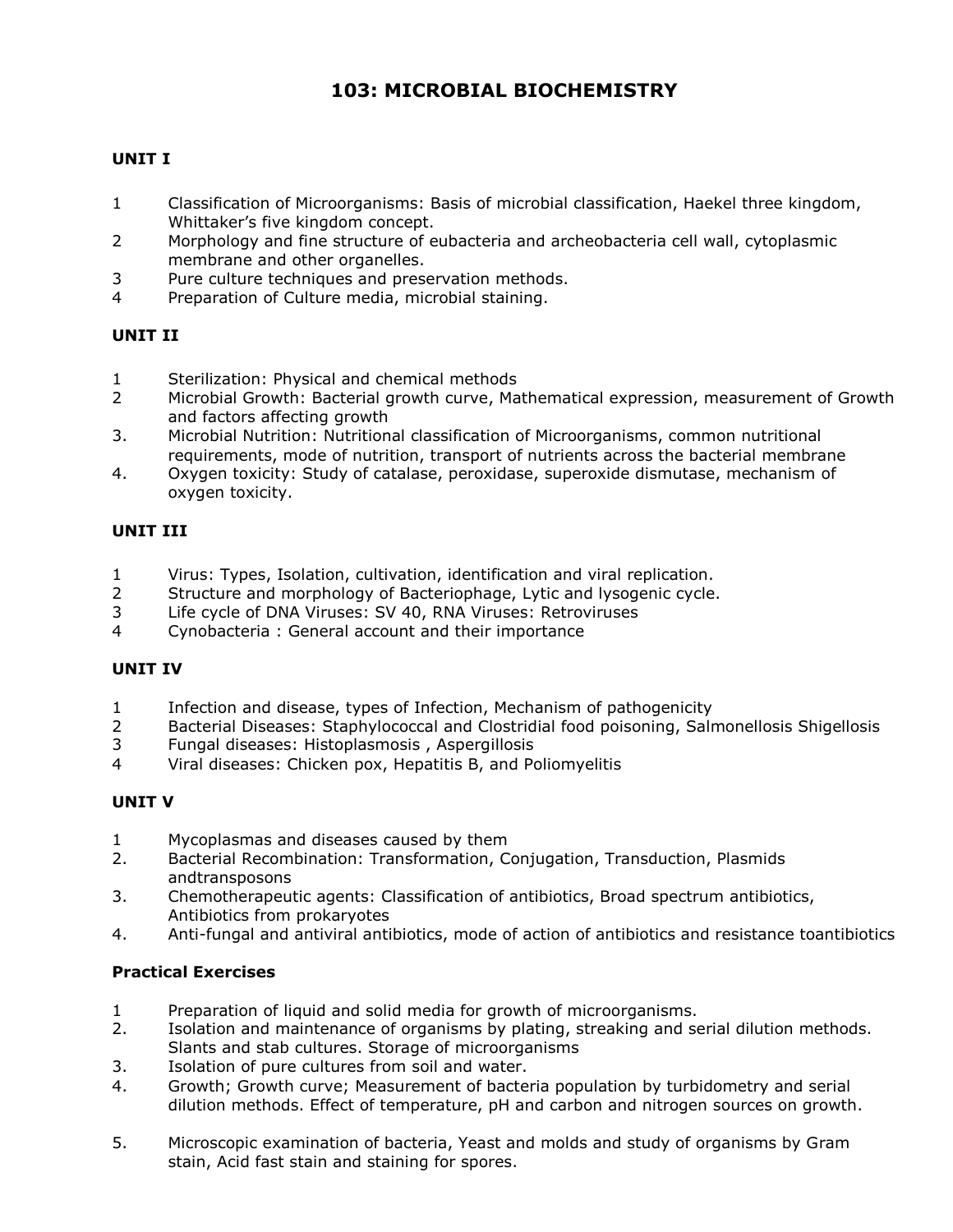- 6. Study of mutations by Ames test.
- 7. Assay of antibiotics and demonstration of antibiotic resistance.
- 8. Analysis of water for portability and determination of MPN.
- 9. Bacterial transformation.
- 10. Biochemical characterization of selected microbes.
- 11. One step growth curve of coliphage.

### **Reference Books**

- 1. General Microbiology, R.Y. Ingraham, J.L. Wheelis, M.L. and Painter, P.R. The MacMillan Press Ltd.
- 2. Brock Biology of Microorganism, M.T. Martinko, J.M. and Parker, J. Prentice-Hall.
- 3. Microbiology, Pelzar, M.J., Chan , E.C.S. and Kreig, N.R., Tata McGraw Hill.
- 4. Microbial Genetics, Maloy , S.R., Cronan, J.E.Jr and Freifelder, D. Jones, Bartlett Publishers.
- 5. Microbiology-a Laboratory Manual,cappuccino, J.G. and Sherman, N. Addison Weseley.
- 6. Microbiological Applications, (A Laboratory Manual in General Microbiology) Benson, H.J. WCB: Wm C. Brown Publishers

Note: All text books are of latest editions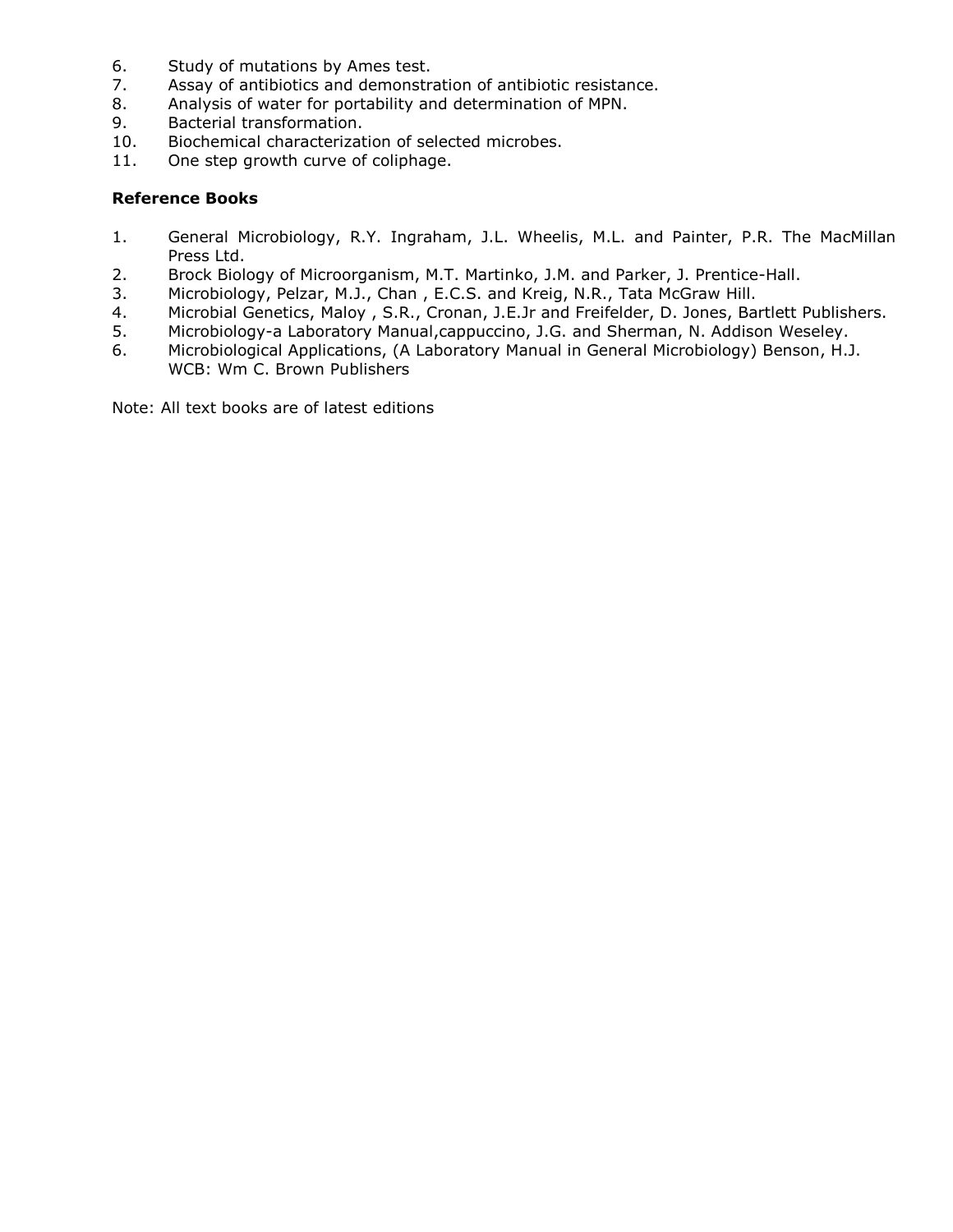# **104 : BIOINSTRUMENTATION**

## **UNIT I**

- Centrifugation: Basic principle, type, instrumentation and applications
- Photometry: Basic principles of colorimetry, and UV visible spectrophotometry, instrumentation and applications
- Infra red spectroscopy
- Fluorimetry: Principle, instrumentation and applications

### **UNIT II**

- Chromatography: Principle, types, instrumentation and applications
- Affinity chromatography, HPLC and FPLC
- Electrophoresis: Principle, types and applications
- Isoelectricfocussing and isotachophoresis

### **UNIT III**

- Atomic absorption spectroscopy: Principle, instrumentation and applications
- Flame emission spectroscopy: Principle, instrumentation and applications
- Polarimetry: Principle, instrumentation and applications
- ORD and CD

## **UNIT IV**

- ESR: Principle, instrumentation and applications
- NMR: Basic principle, instrumentation and applications
- X ray crystallography: Principle, instrumentation and applications
- Mass Spectrometry: Principal, Mass Analyzers and Applications

## **UNIT V**

- Microscopy: Light, phase contrast, interference, fluorescence and polarization microscopy
- Electron microscopy: Principle and Applications Princ Radioactivity: Principle, Geiger Muller Counter, liquid scintillation counter, solid scintillation counter, gamma counter
- Autoradiography & Radio immunoassay: Basic principle and applications

#### **Practical Exercises**

- Verification of Beer's law
- Determination of absorption maxima
- Electrophoresis of Proteins-native and under denaturing conditions.
- Amino acid and carbohydrate separations by paper & thin layer chromatography
- Gas chromatography
- Ion exchange and gel filtration chromatography
- Separation of blood cells by density gradient centrifugation

#### **Reference Books**

- 1. Physical Biochemistry: Applications to Biochemistry and Molecular Biology by Freifelder
- Biochemical Techniques: Theory and Practice by Robyt and White
- Principles of Instrumental Analysis by Skoog and West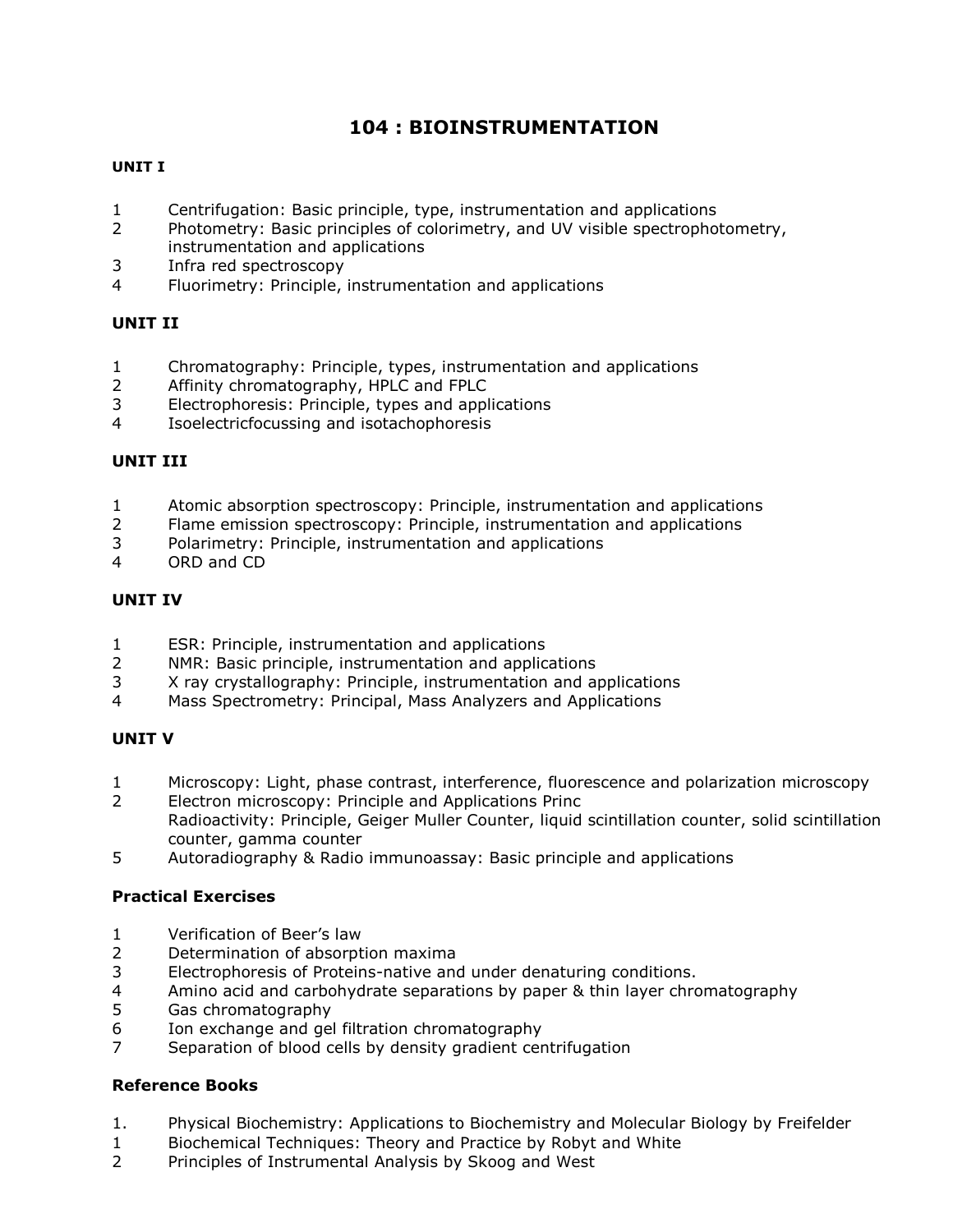- Analytical Biochemistry by Holme and Peck
- Biological Spectroscopy by Campbell and Dwek
- Organic Spectroscopy by Kemp
- A Biologist's Guide to Principles and Techniques of Practical Biochemistry by Wilson and **Goulding**
- Principles of Instrumental Analysis by Skoog, Hollar and Nicman

*Note:*All text books are of latest editions.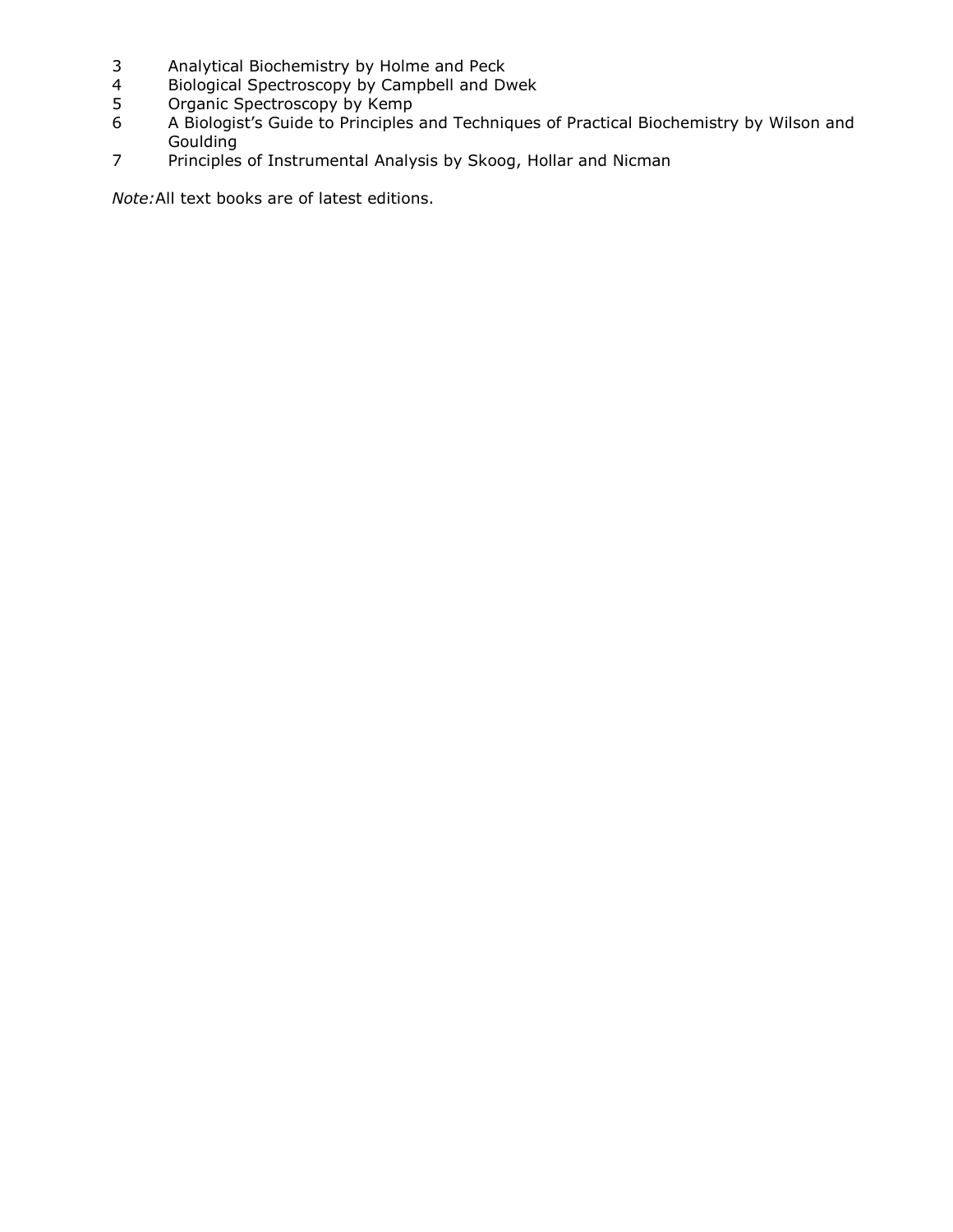## **201: FUNDAMENTALS OF MOLECULAR BIOLOGY**

#### **UNIT I**

- 1. DNA Replication : General features of Chromosomal Replication; DNA Replication Machinery in Prokaryotes
- 2. DNA Replication Machinery in Eukaryotes
- 3. Enzymology of DNA Replication : DNA Polymerases; Primases; Ligases; Helicases; Topoisomerases; Gyrases and Single Stranded Binding Proteins
- 4. Regulation of DNA Replication

### **UNIT II**

- 1. Transcription in Prokaryotes : Initiation, elongation and termination
- 2. Structure and functions of prokaryotic promoter
- 3. Control of transcriptional initiation in prokaryotes : Structure and functions of RNA Polymerase; Sigma factors – Types and functions
- 4. Control of transcriptional termination in prokaryotes : Intrinsic termination and Rho factor dependent termination; attenuation and antitermination

#### **UNIT III**

- 1. Regulation of Gene Expression in Prokaryotes : Operon concept, induction and repression, Structure and regulation of lactose, arabinose and tryptophan operons
- 2. Initiation of Transcription in Eukaryotes : RNA Polymerases Types and properties; Promoter – Types, structure and properties
- 3. Transcription factors Types and properties; Enhancers Structure and properties; Response Elements
- 4. Post-transcriptional Modification Eukaryotes 5' and 3' modification of mRNA

#### **UNIT IV**

- 1. Post-transcriptional Processing of pre tRNA and pre tRNA transcripts
- 2. Post transcriptional Processing of pre rRNA and Catalytic RNA
- 3. Genetic Code : Evidence and properties; Wobble hypothesis
- 4. Translational adaptors and amino acyl tRNA synthetases

#### **UNIT V**

- 1. Translation: Successive stages of protein synthesis in prokaryotes and its comparison with eukaryotes
- 2. Post-translational Modification: Types and Significance
- 3. Regulation of Gene Expression in Eukaryotes: *cis*-acting DNA Elements; Chromatin organization and regulation of gene expression; Regulation at the level of processing of transcripts
- 4. Regulation of Gene Expression in Eukaryotes: RNA Editing; Gene Alteration; DNA methylation and gene regulation; Regulation of gene expression by hormones; Regulation of gene expression at translational level

- 1. Isolation of genomic DNA and restriction digestion
- 2. Size fractionation of restricted DNA fragments by Agarose Gel Electrophoresis
- 3. Quantitation of DNA
- 4. Determination of Amax of purified DNA fragments
- 5. Determination of Tm of nucleic acid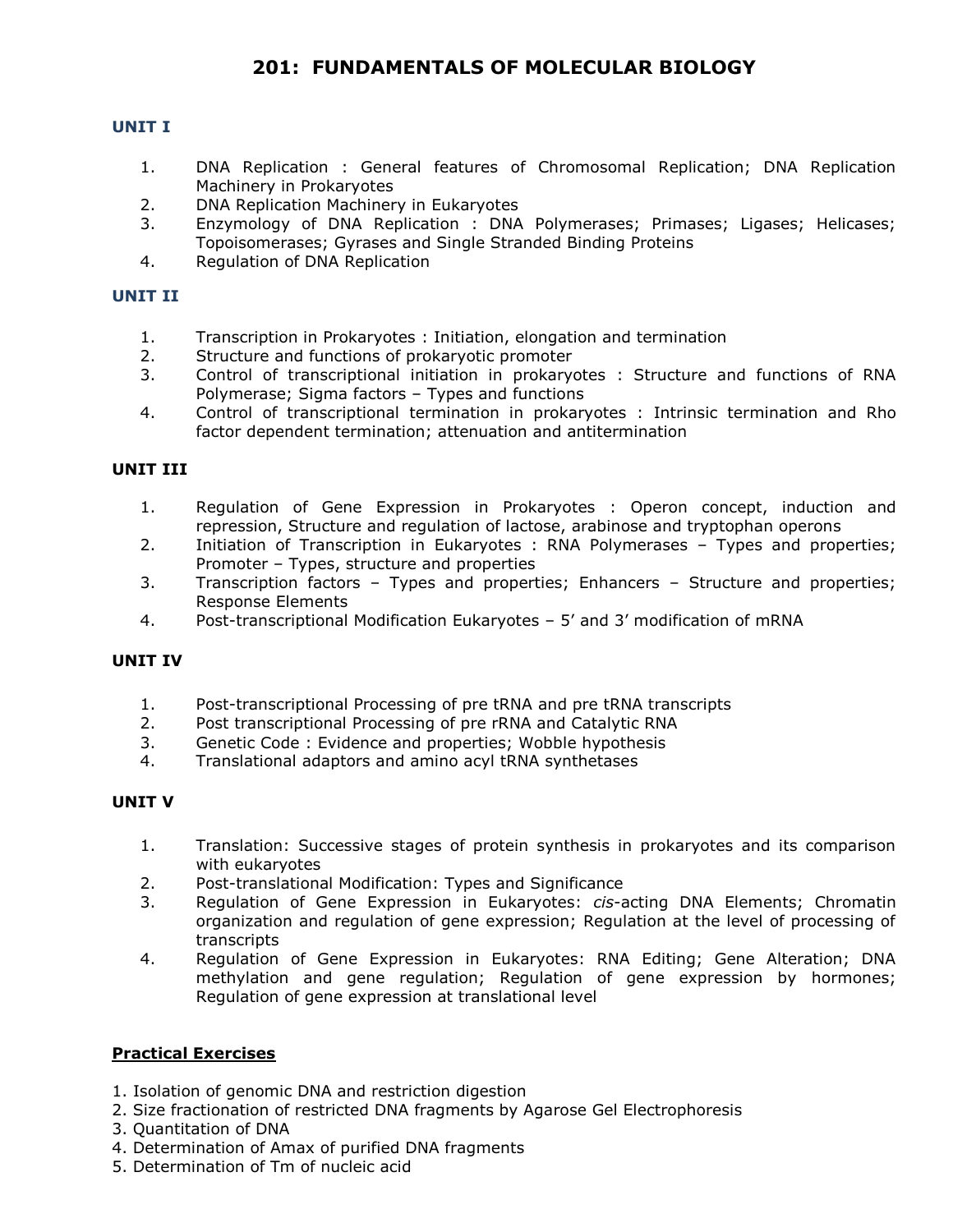- 6. Isolation of RNA
- 7. Fractionation of poly (A)<sup>+</sup> RNA
- 8. *In vitro* transcription
- 9. *In vitro* translation
- 10. Metabolic labeling of proteins and immunoprecipitation
- 11. Protein- DNA interaction

### **Reference Books**

- 1. Genes VIII , by Benjamin Lewin
- *2.* Molecular Biology, by Turner *et al*
- 3. Cell and Molecular Biology: Concepts and Experiments, by Gerald Karp
- 4. Transcriptional Regulation in Eukaryotes, by Carey and Smale
- 5. Translational control of gene Expression, by Sonenberg *et al*
- 6. Chromatin and Gene Regulation, by Turner
- *7.* An Introduction to Genetic Analysis, by Griffiths *et al*
- 8. Genome, by Brown
- 9. Concepts of Genetics, by Klug and Cummings
- 10. Proteins, by Creighton
- *11.* Molecular Cell Biology, by Lodhish *et al*
- 12. Biochemistry and Molecular Biology of Plants, by Buchanan
- 13. Plant Biochemistry and Molecular Biology, by Lea and Leegood
- 14. Plant Biochemistry, by Dey and Harborne

*Note:* All text books are of latest editions.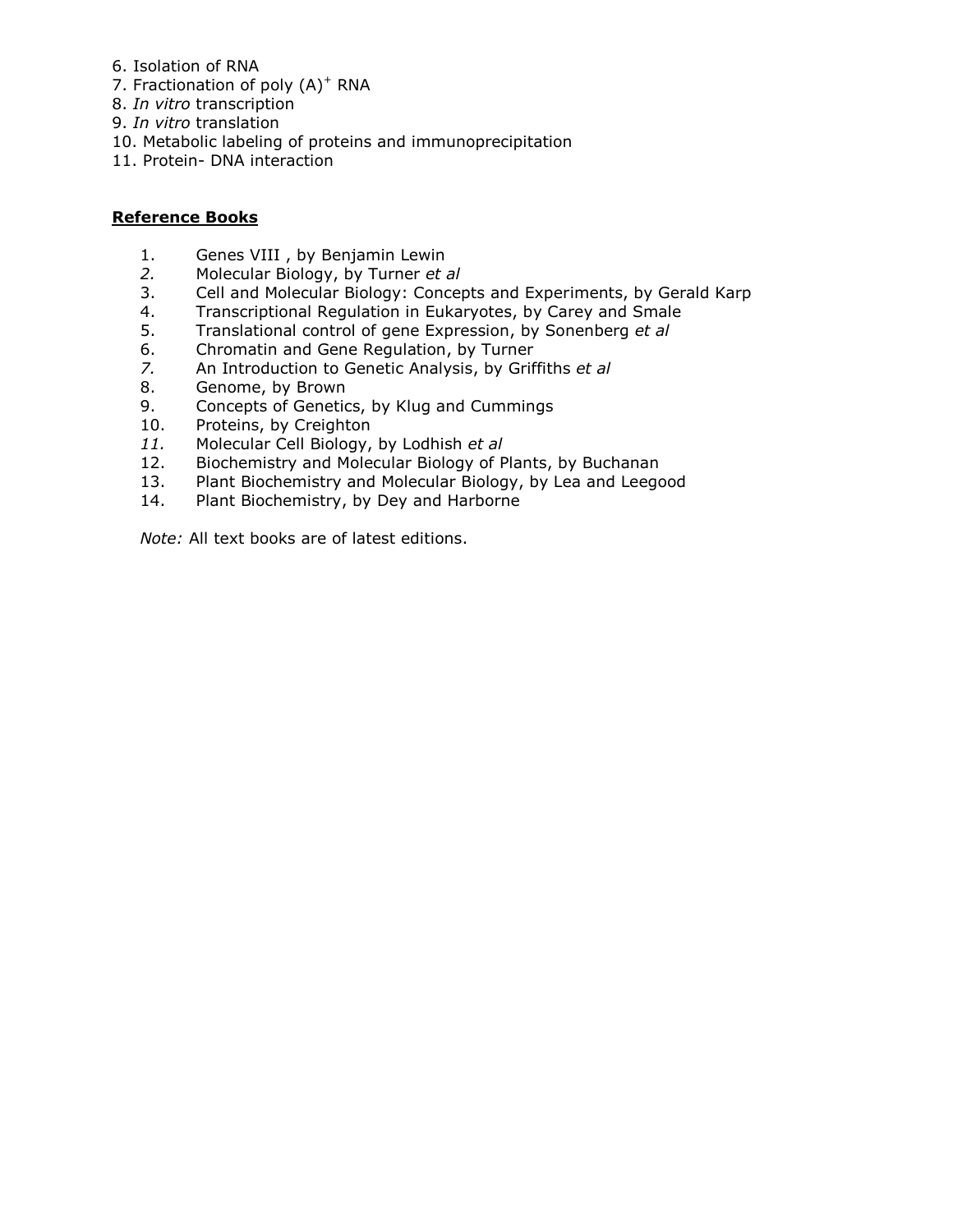## **202 : BIOENERGETICS AND METABOLISM**

## **UNIT I**

- First and second laws of thermodynamics
- Concept of free energy
- ATP Cycle, ATP as high energy compound, functions of ATP
- Other high energy biological compounds

## **UNIT II**

- Basic Concepts of intermediary metabolism
- Carbohydrate metabolism: Glycolysis, Kreb's cycle, glycogenolysis, glycogenesis, pentose phosphate pathway, glyconeogenesis, glyoxalate pathway
- Regulation of carbohydrate metabolism
- Inborn errors of carbohydrate metabolism

#### **UNIT III**

- Electron transport and oxidative phosphorylation
- Biosynthesis and degradation of lipids
- Regulation of lipid metabolism
- Inborn errors of lipid metabolism

## **UNIT IV**

- Nitrogen assimilation
- Biosynthesis of amino acids
- Degradation of amino acids
- Regulation of amino acid metabolism

#### **UNIT V**

- Inborn errors of amino acid metabolism
- Nucleic acid metabolism
- Inborn errors of nucleic acid metabolism
- Integration of metabolism and metabolomics

- To observe the catabolism of carbohydrates by micro-organisms
- To observe the production of gas by micro-organisms during fermentation
- To demonstrate the production of pyruvate and acetaldehyde during fermentation of glucose by yeast
- To demonstrate biological oxidation and electron transport in heart muscle tissue
- To observe the effect of fasting on the metabolism of rats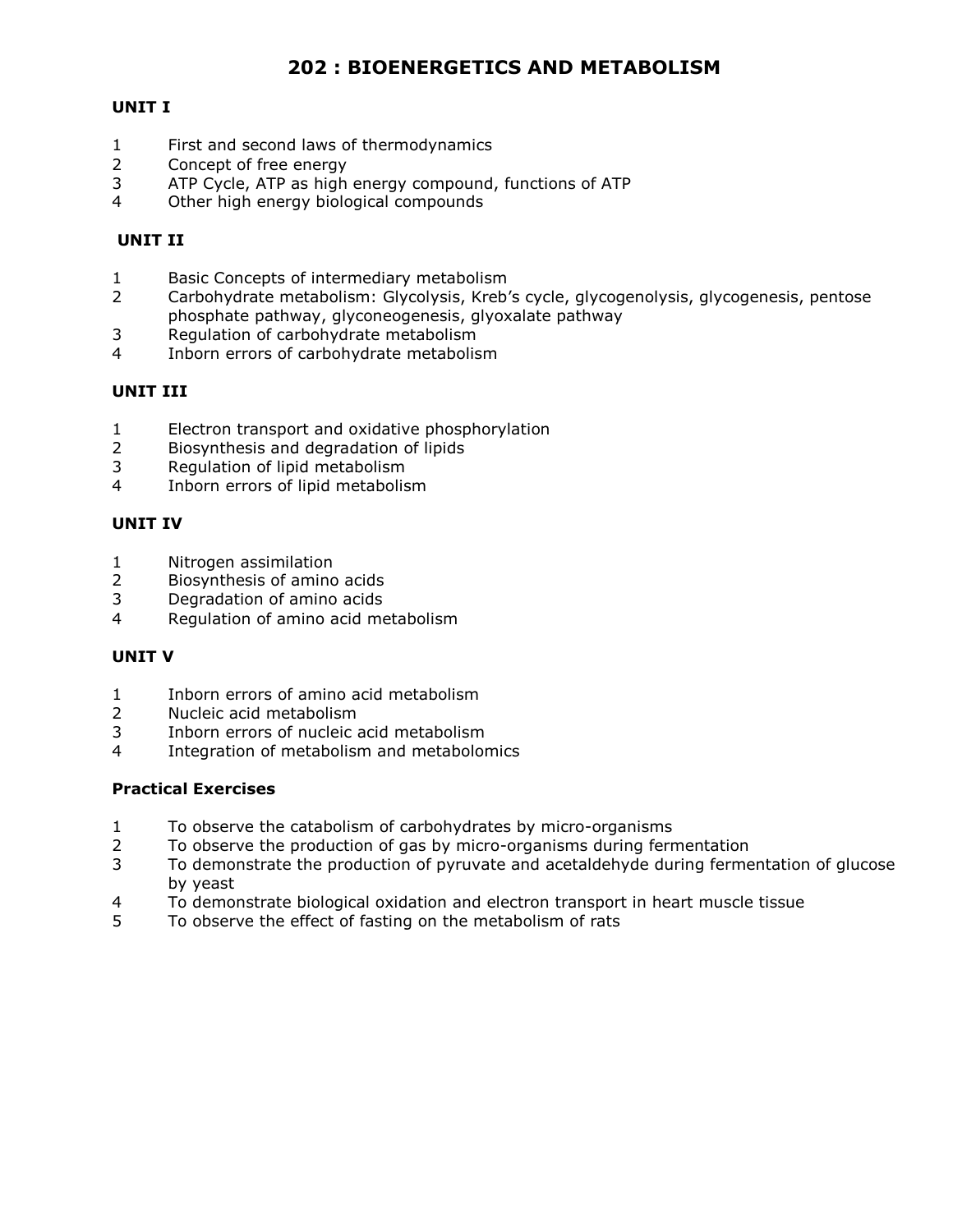## **UNIT I**

- 1 Immune response: Innate immune mechanisms and characteristics of adaptive immune response, Hematopoiesis
- 2 Anatomical organization of immune system: Primary lymphoid organs, Secondary lymphoid organs. Ontogeny and Phylogeny of lymphocytes, Lymphocyte traffic
- 3 Cell of the immune system: Mononuclear cells and granulocytes, Antigen presenting cells, Lymphocytes and their subsets. Antigens, Heptanes: Factors affecting immunogenicity, properties of T and B Cell epitopes, Super antigens
- 4. Inflammation; its mediators and the process, Cell adhesion molecules and their role in inflammation, lymphocyte homing, tissue injury and immune response leading to an inflammatory reaction, role of anaphylatoxins, granulocytes in inflammatory process

## **UNIT II**

- 1 Major histocompatibility systems: Structure of MHC I and II molecules, polymorphism, distribution variation and function. Organization of MHC complex in Mouse and Humans. Association of MHC with disease
- 2 Recognition of antigens by T and B Cells: Antigen processing, Role of MHC molecules in antigen presentation and Costimulatory signals
- 3 T cell receptor complex, T-cell accessory membrane molecules, activation of T cells, Organization and arrangement of T-receptor genes
- 4 B-cell receptor complex, Activation of B-cells, Immunoglobulins: Molecular structure, types and functions. Antigenic determinants on immunoglobulins

## **UNIT III**

- 1 Molecular mechanism of antibody diversity: Organization of genes coding for constant and variable regions of heavy chains and light chains. Mechanisms of antibody diversity, Class switching
- 2 Antibody engineering, Antigen-Antibody interaction, avidity & affinity measurement
- 3 Monoclonal antibodies: Production, characterization and applications in diagnosis, therapy and basic research
- 4 Complement system, components, activation pathways, and regulation of activation pathways, Complement deficiencies, Role of complement system in immune responses

## **UNIT IV**

- 1 Cytokines: Structure and functions, cytokine receptors, signal transduction mediated by cytokine receptors, cytokine regulation of immune responses, cytokine related diseases and therapeutic applications of cytokines
- 2 Cytotoxic T cells and their mechanism of action, NK cells and mechanism of target cell destruction. Antibody dependent cell mediated cytotoxicity, Delayed type hypersensitivity. Techniques of Cell mediated immunity
- 3 Immunoregulation mediated by antigens, antibodies, immune complexes, MHC and cytokines
- 4 Hypersensitivity: Definition, IgE mediated hypersensitivity, mechanism of mast cell degranulation, mediators of type-I reactions and consequences. Type II reactions, Immune complex mediated hypersensitivity and Delayed type hypersensitivity

## **UNIT V**

- 1 Autoimmunity: Organ specific diseases, Systemic diseases, Mechanisms of autoimmunity and therapeutic approaches
- 2 Immunodeficiency syndromes: Primary immunodeficiencies and Secondary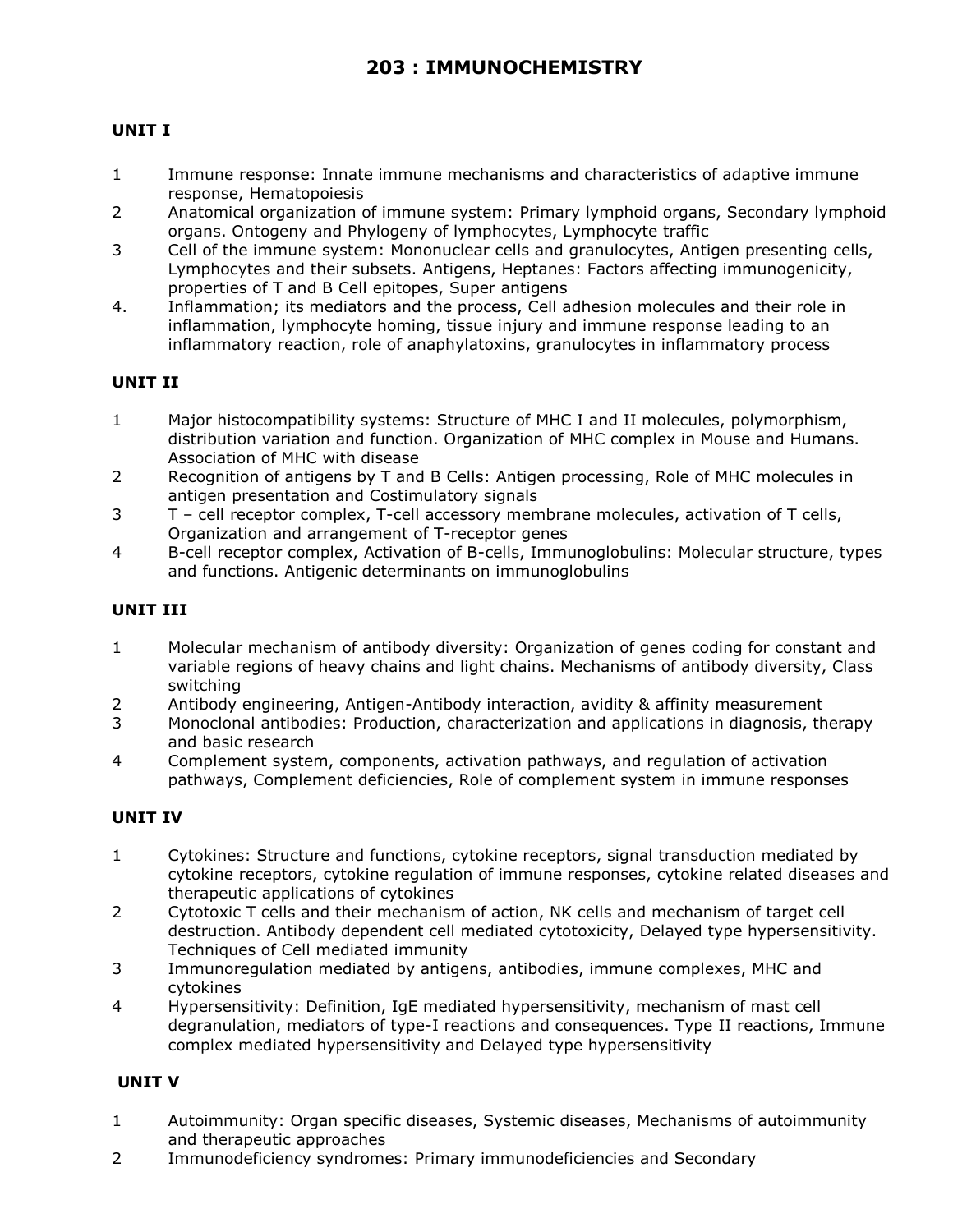immunodeficiencies and their diagnosis and therapeutic approaches

- Vaccines: Active and passive immunization, Whole organism vaccines, Macromoleculesas vaccines, Recombinant-vector vaccines, DNA Vaccines, Synthetic peptide vaccines and sub-unit vaccines
- Immunodiagnostics : Precipitation techniques, Agglutination, Fluorescence techniques, ELISA, RIA, Western blotting and Immno-histochemical techniques

## **Practical Exercises**

- Blood Film preparation and identification of cells.
- Lymphoid organs and their microscopic organization.
- Immunization and production of polyclonal antibodies
- 4 Double diffusion and Immuno-electrophoresis.<br>5 Radial Immunodiffusion.
- Radial Immunodiffusion.
- Purification of IgG from serum.
- Separation of mononuclear cells by Ficoll-Hypaque.
- Con-A induced proliferation of thymocytes (by MTT method).
- Western –blotting.
- ELISA
- Preparation of antibody-enzyme conjugates

#### **Reference Books**

- Kubey, Immunology, R.A. Goldsby, Thomas J. Kindt, Barbara, A. Osbarne. (Freeman).
- Immunology-Ashort Course, -Eli Benjamini, Richard Coico, Geoffrey Sunshine.
- Immunology by Tizzard
- Fundamentals of immunology by William Paul.
- Immunology by Roitt *et al*
- Immunology by Abbas

*Note:* All text books are of latest editions.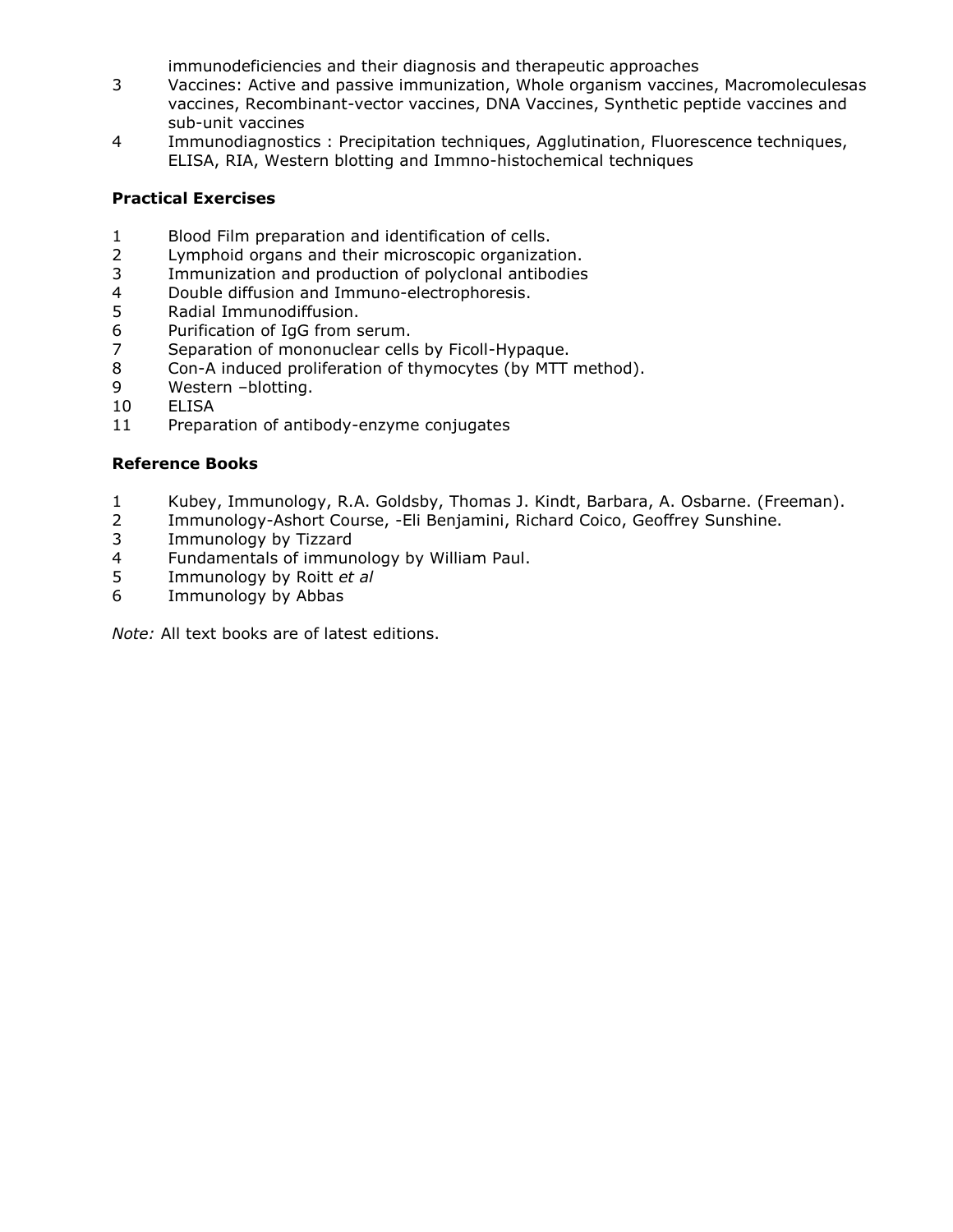# **304: ENZYMOLOGY**

## **UNIT I**

- Enzyme: Historical aspects, classification and nomenclature, EC number.
- Mechanism of enzyme catalysis and action
- Sub cellular localization and organization of enzymes Methods of enzyme assay: continuous and sampling techniques, coupled enzyme assay and methods and significance of enzyme turnover number; specific activity

### **UNIT II**

- Enzyme purification techniques: objectives and strategy; methods of homogenization; method of isolation; purification and crystallization
- Criteria of purity and tabulation of purification data; stable storage of enzymes
- Characterization of purified enzyme
- Coenzymes, Cofactors and Isoenzymes

## **UNIT III**

- Enzyme Kinetics: Equilibrium and steady state theory, rate equationand determination of Km and Vmax
- Factors affecting rate of enzyme reaction: pH, temperature and pressure
- Enzyme inhibition: reversible and irreversible inhibition, their type, inhibitor constant and its significance
- Rapid reaction techniques

#### **UNIT IV**

- Protein-ligand binding: types, cooperativity, Hill and Scatchard plot, Allosteric enzymes : Models of allostery, types and kinetics
- Regulation of enzymes
- Mechanism of action of Chymotrypsin; Ribonuclease; Lysozyme; Metallo-enzymes
- Degradation of enzymes

#### **UNIT V**

- Enzyme immobilization; techniques; experimental procedures and effect of immobilization on kinetic parameters
- Principle and Industrial application of immobilized systems
- Enzymes in Medical diagnosis and enzyme therapy
- Enzymes during aging

- Protein estimation methods: Lowry, Bradford and Spectrophotometeric.
- Urease estimation in plant tissues
- Assay of Acid phosphatase in plant seeds
- Assay of Alkaline phosphatase in Kidney and Liver
- Determination of optimum pH, temperature & time
- Determination of Km value of alkaline phosphatase
- Acetylcholinesterase estimation in Rat /Goat Brain
- Enzyme purification: Ammonium sulphate precipitation, Ion exchangechromatography, molecular sieve chromatography.
- Checking of purity of enzyme by PAGE